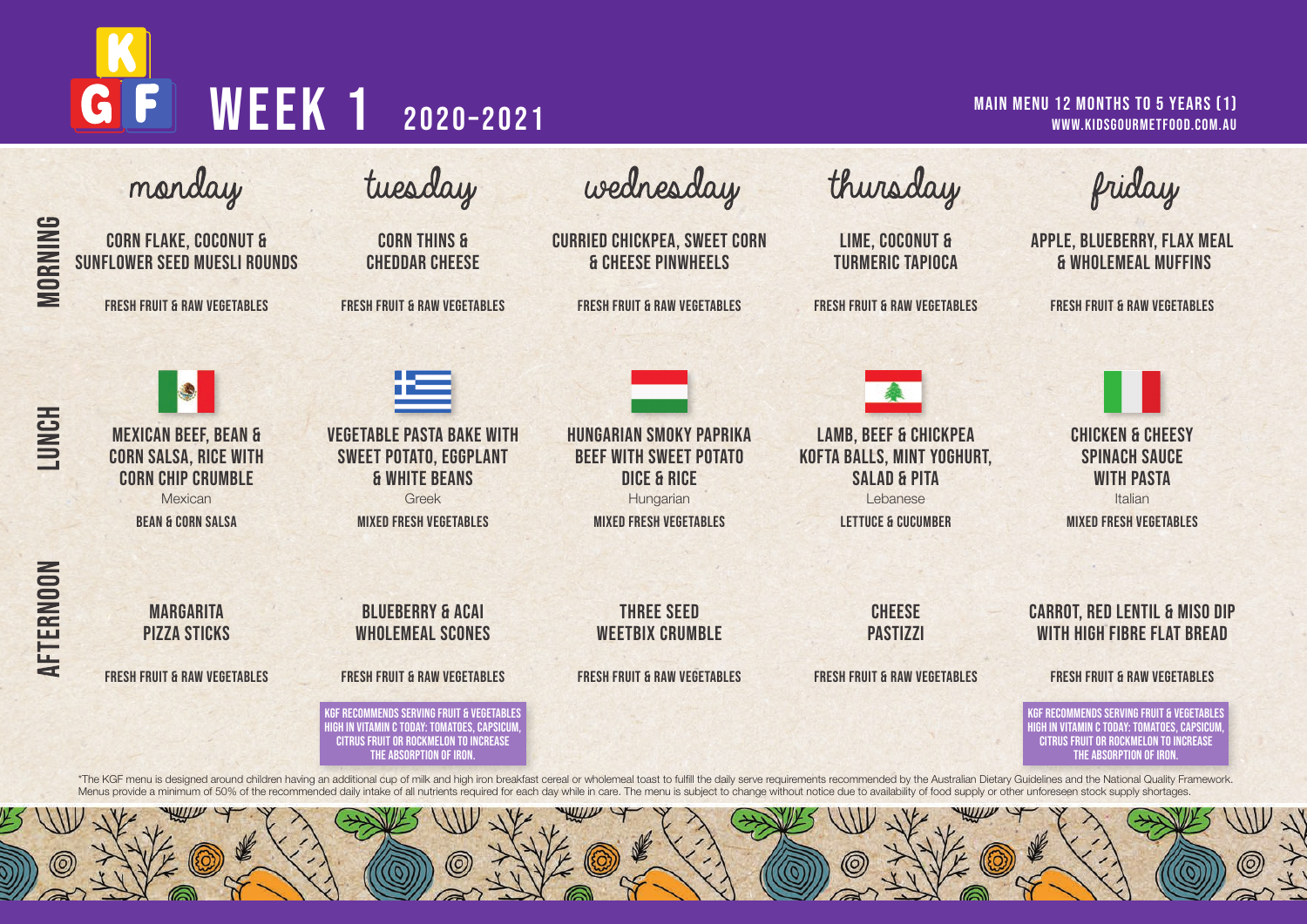# G WEEK 2 2020-2021

### MAIN MENU 12 MONTHS TO 5 YEARS (1) www.kidsgourmetfood.com.au



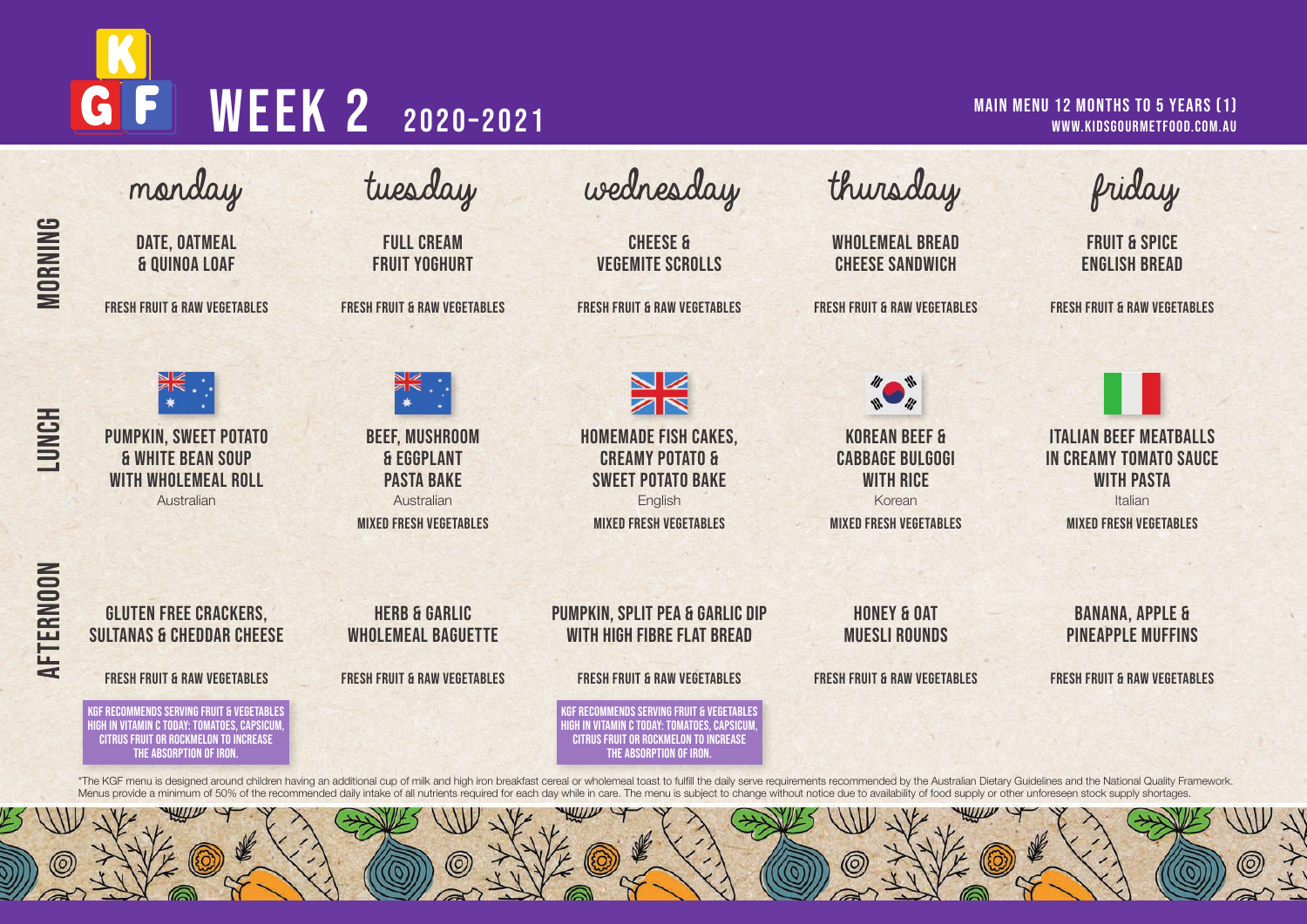# WEEK 3 2020-2021 GI

### MAIN MENU 12 MONTHS TO 5 YEARS (1) www.kidsgourmetfood.com.au

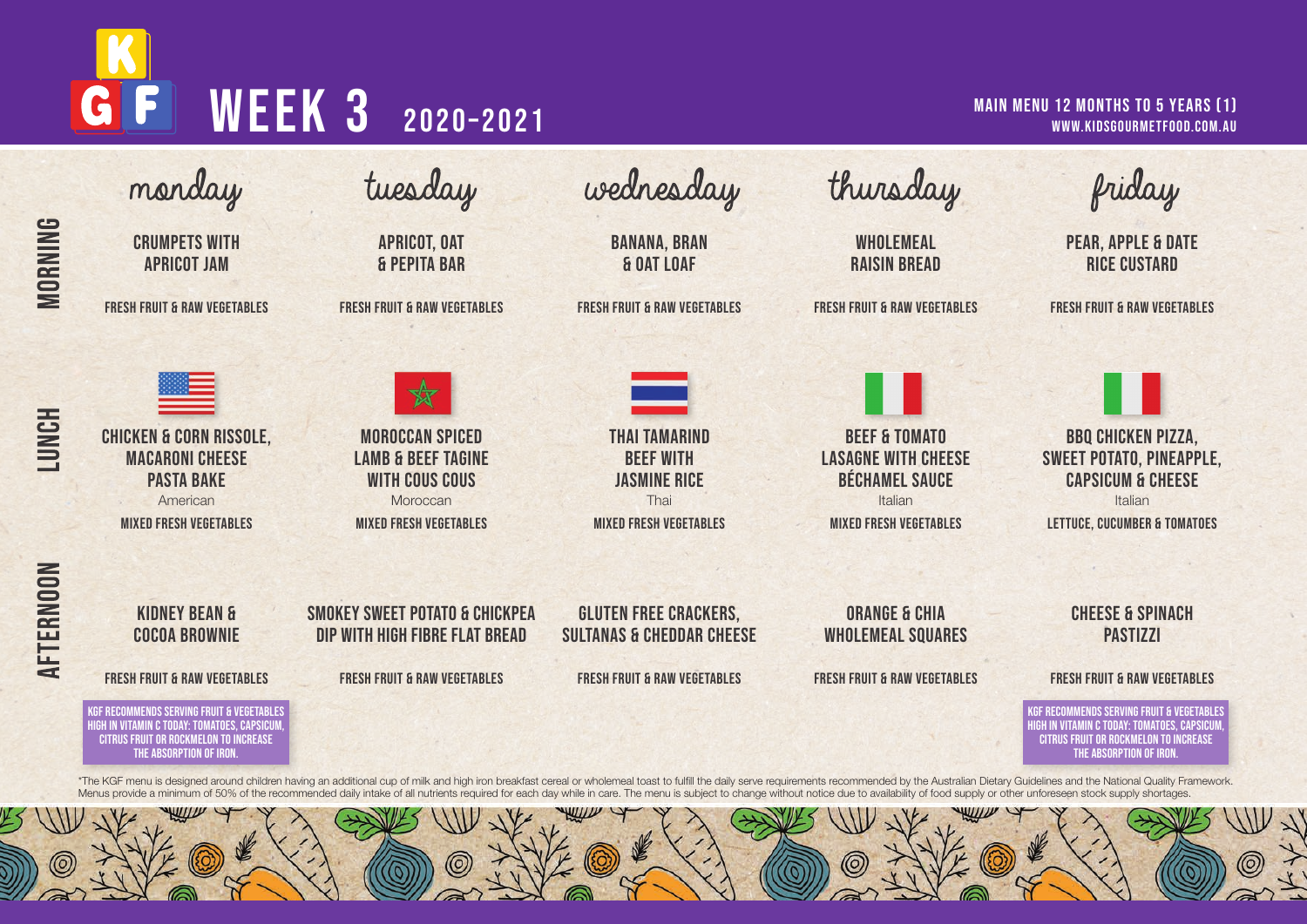# G WEEK 4 2020-2021

### MAIN MENU 12 MONTHS TO 5 YEARS (1) www.kidsgourmetfood.com.au

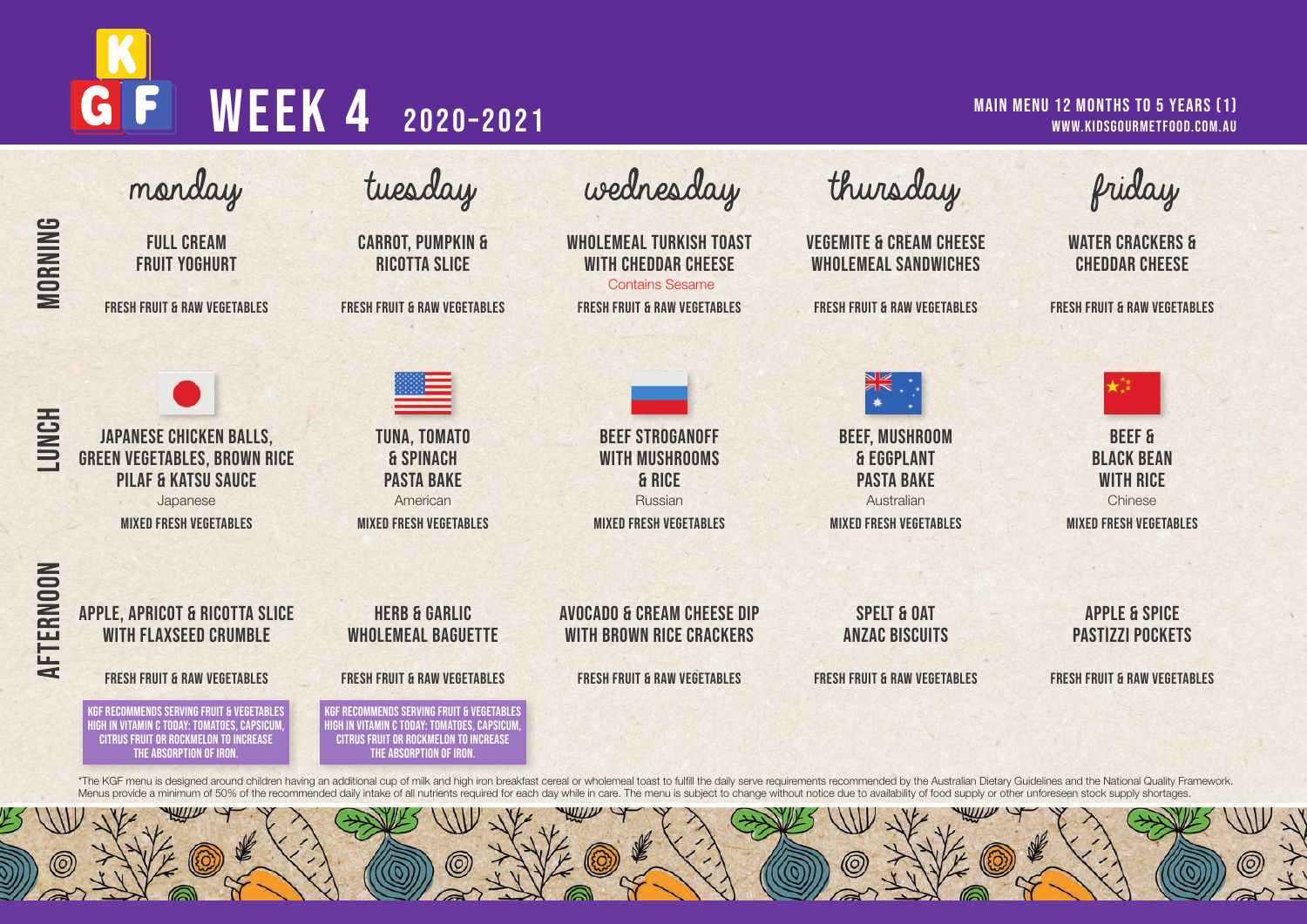# G WEEK 5 2020-2021

### MAIN MENU 12 MONTHS TO 5 YEARS (1) www.kidsgourmetfood.com.au